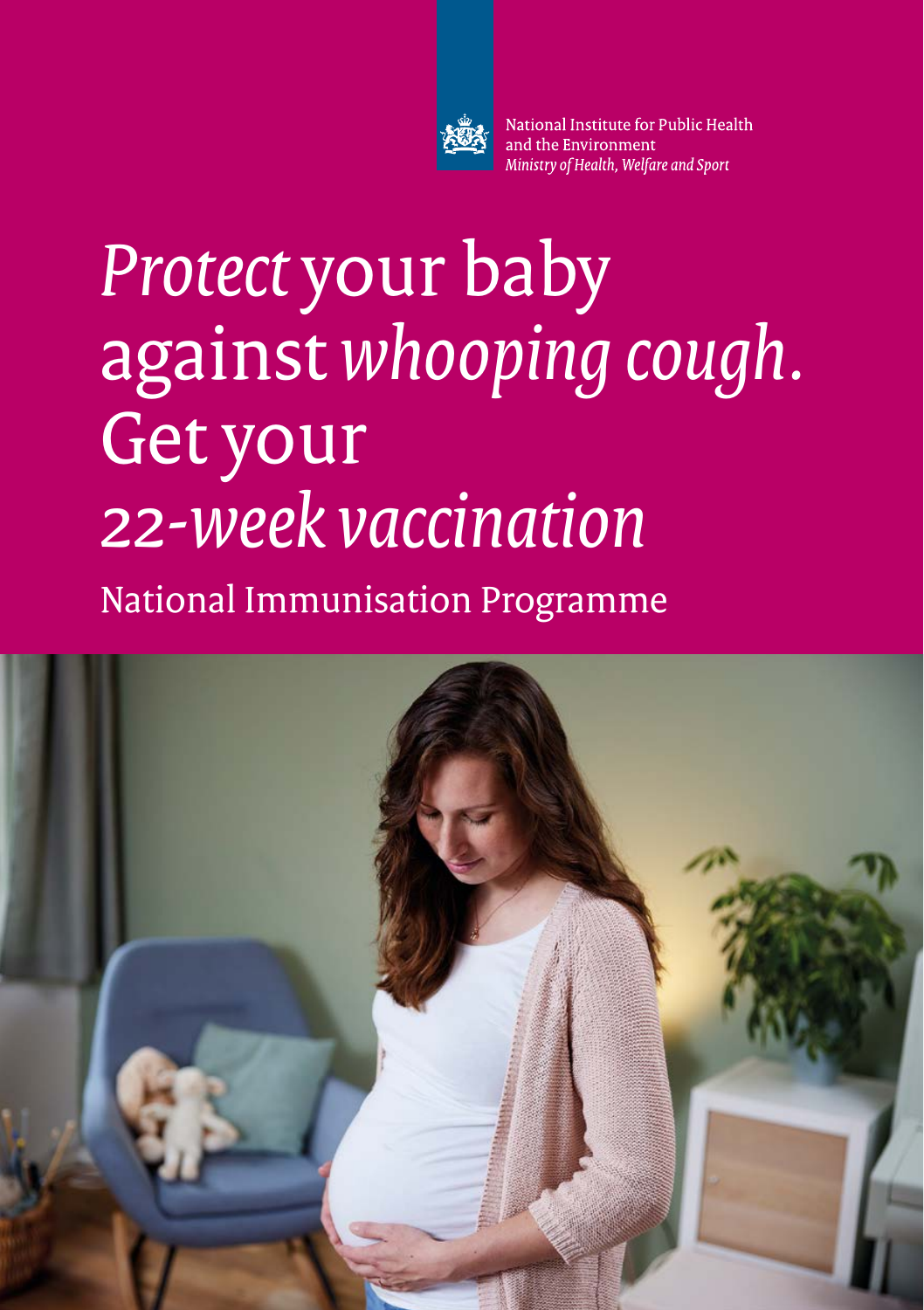

**Whooping cough is dangerous for babies. You can protect your baby from whooping cough by getting vaccinated yourself during your pregnancy. The vaccine is available starting from the 22nd week of your pregnancy: the 22-week vaccination. Since the vaccine is included in the National Immunisation Programme, the shot is free. Read more about it in this leaflet. If you would like more information, see the website at [rijksvaccinatieprogramma.nl/](http://rijksvaccinatieprogramma.nl/22wekenprik)  [22wekenprik.](http://rijksvaccinatieprogramma.nl/22wekenprik)** 

#### What is whooping cough?

Whooping cough is also known as pertussis or the '100-day cough'. This extremely contagious disease is caused by a bacterial infection. The

infection leads to severe coughing fits, which can persist for months. Infants may struggle to breathe well and could actually stop breathing for a few seconds.

#### Dangerous for babies

Whooping cough can be extremely dangerous for babies. They may get pneumonia or develop brain damage, and could even die from the disease. Nearly 170 infants end up in hospital with whooping cough in the Netherlands every year.

#### Newborns are not protected

Infants and young children are vaccinated against whooping cough. However, they cannot get their first vaccinations until they are a few months old. That means that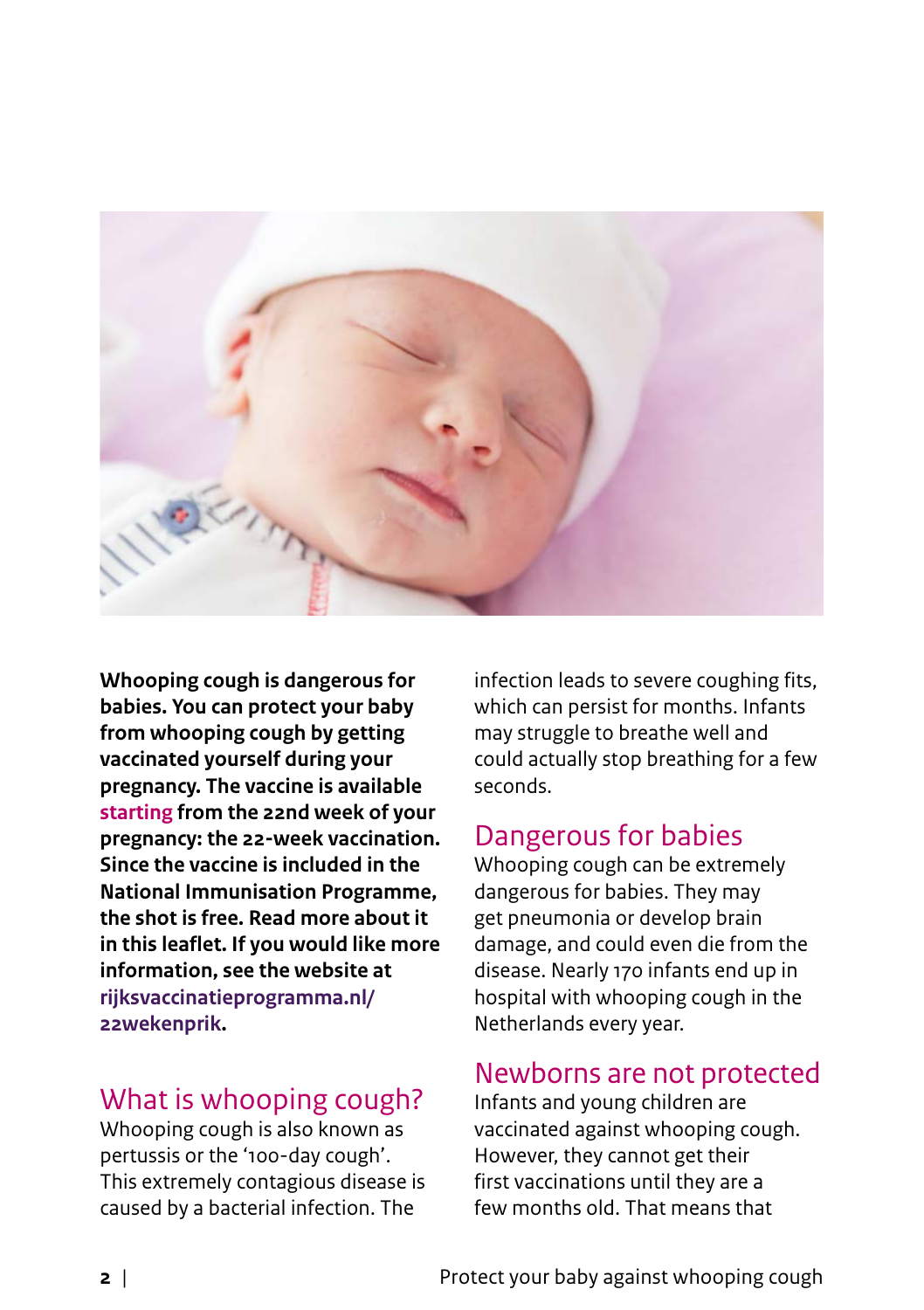newborns and very young infants are not yet protected against whooping cough during the first few months. And that is precisely when they are most vulnerable.

#### How can you protect your baby?

You can get vaccinated against whooping cough yourself during your pregnancy. That ensures that your baby will be protected from the moment they enter the world. You can get the shot from the 22nd week of your pregnancy. That is why it is known as the 22-week vaccination.

# How does it work?

After you are vaccinated, your body makes antibodies. These antibodies are shared with your unborn baby via the placenta. As a result, your

baby will have enough antibodies to protect against whooping cough for the first few months. Until your baby gets his or her first vaccination. The vaccine protects your baby, but it also protects you. You won't be able to get whooping cough or infect others.

### One less shot for your baby

Another benefit: if you get vaccinated, your baby might not need to be vaccinated as often. In that case, your baby will get the first vaccination at 3 months instead of 2 months.\*

*\* Not in all cases. The doctor or nurse at the Well-Baby Clinic will discuss this with you. See also the website at [rijksvaccinatieprogramma.nl/22wekenprik](https://www.rijksvaccinatieprogramma.nl/22wekenprik)*

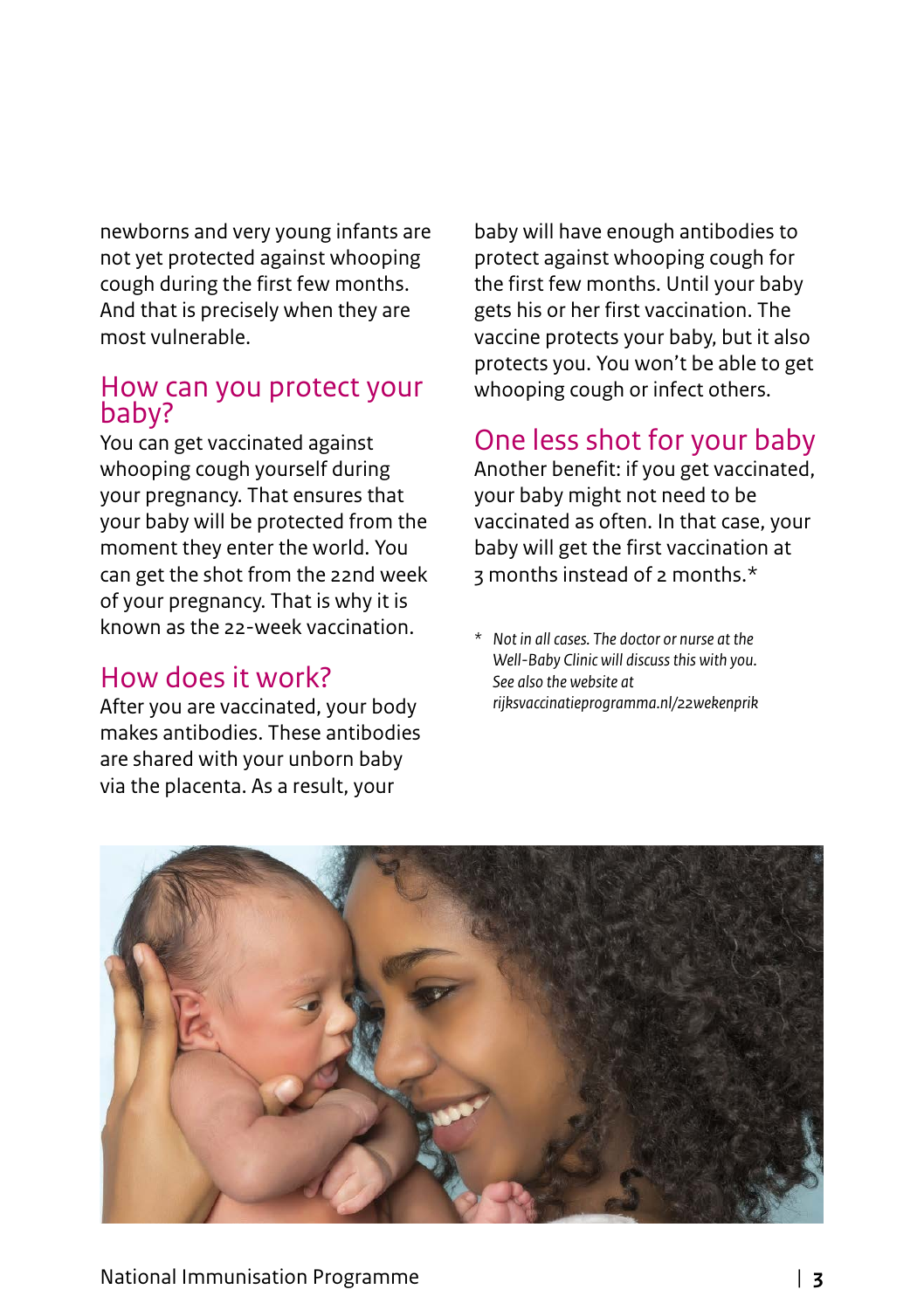# Breastfeeding

Antibodies are also provided in breast milk, but these antibodies do not protect babies against whooping cough. Even if you are planning to breastfeed later, you still need a vaccination to make sure that your infant will be well protected.

### Combined vaccine

The vaccine you will receive is the DPT shot. It not only protects you against whooping cough (pertussis), but also against two other diseases: tetanus and diphtheria. A separate vaccine against whooping cough is not available.

#### Is it safe?

The vaccination is safe for you and your baby. Extensive research has been done to make sure of that. Women in other countries have been getting this

vaccination for years. That includes England, Belgium, Spain and the USA.

# Side-effects

You may have some side-effects. That includes listlessness, headache or puffiness in the arm where you get the shot. These side-effects are usually fairly mild and will go away on their own within a few days. Serious sideeffects are very rare.

# Reporting a side-effect

You can report a side-effect of a vaccination to the doctor or nurse who administered the vaccination. They will pass on the report to the Lareb Pharmacovigilance Centre. You can also report the side-effect directly to Lareb via **[www.lareb.nl](http://www.lareb.nl)** or via the website of the National Immunisation Programme at **[rijksvaccinatieprogramma.nl](http://rijksvaccinatieprogramma.nl)**.

# Where?

Make an appointment with the Well-Baby Clinic to get the shot. While you are there, you will hear more about the vaccinations that your baby will be offered later via the National Immunisation Programme.

Go to the website at **[rijksvaccinatieprogramma.nl/22wekenprik](http://rijksvaccinatieprogramma.nl/22wekenprik)** find out where you can make an appointment.

#### When?

You can get the shot from the 22nd week of your pregnancy until your baby is born. Sooner rather than later.

#### Free

The 22-week vaccination is part of the National Immunisation Programme, so it is free.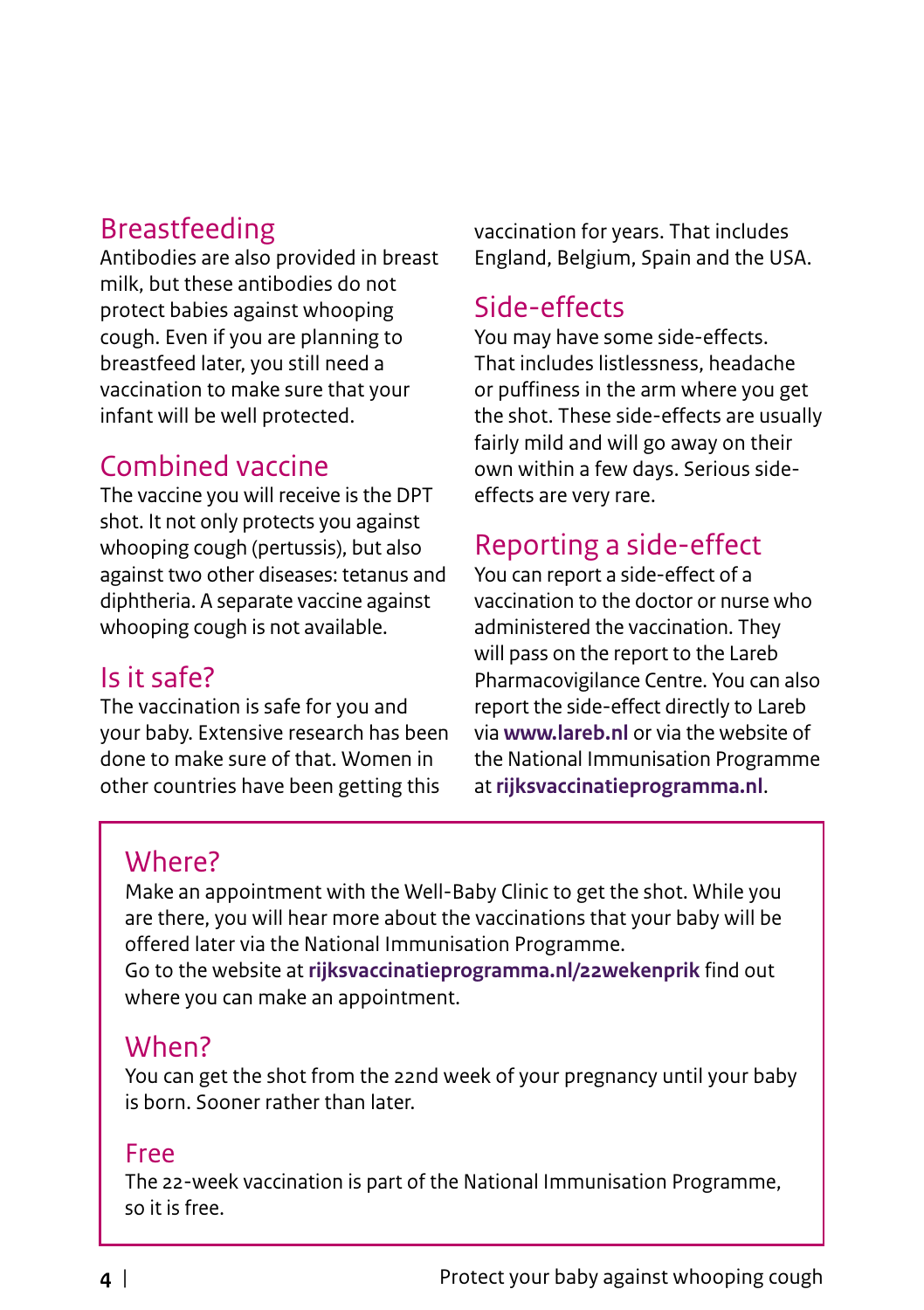# Information about the vaccination

When you have received a vaccination, youth healthcare services record the details of the vaccination in the reporting system and on your vaccination certificate. If you agree, youth healthcare services will share the data with RIVM. The data that is shared are vaccination details and your personal details. The doctor or nurse from the youth healthcare services asks your permission to share data between the youth healthcare services and RIVM.

This permission is important. RIVM can only properly perform various tasks if it knows exactly which vaccinations you have received. For example, RIVM uses the data to send you vaccination reminders at the right time. In addition, RIVM can give you a copy of your vaccination certificate if you request it. Convenient if you are going on a trip and want to know what diseases you are vaccinated against.

RIVM also uses the information for ongoing quality assessment of the National Immunisation Programme and for vaccine monitoring. Finally, RIVM uses the data to calculate how many people in the Netherlands have received all their immunisations. If there is an outbreak of an infectious disease, it is very important to know how many people are already protected. Then RIVM can assess whether the disease will be able to spread and whether measures are necessary.

For more information, see **[rijksvaccinatieprogramma.nl/jouw-toestemming](https://rijksvaccinatieprogramma.nl/over-het-programma/juridische-informatie)**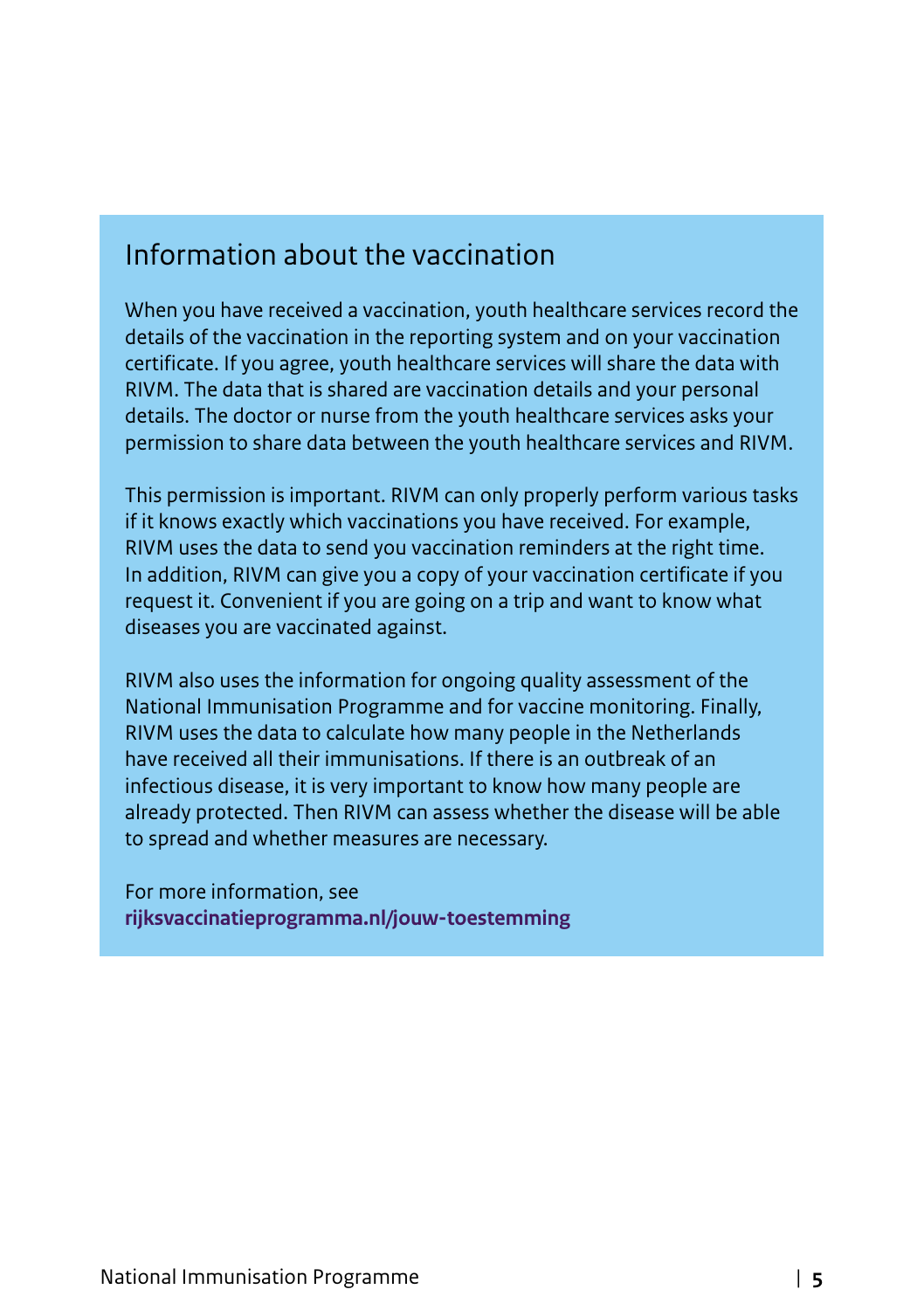**6** | **Protect your baby against whooping cough** 

**WOODS ON**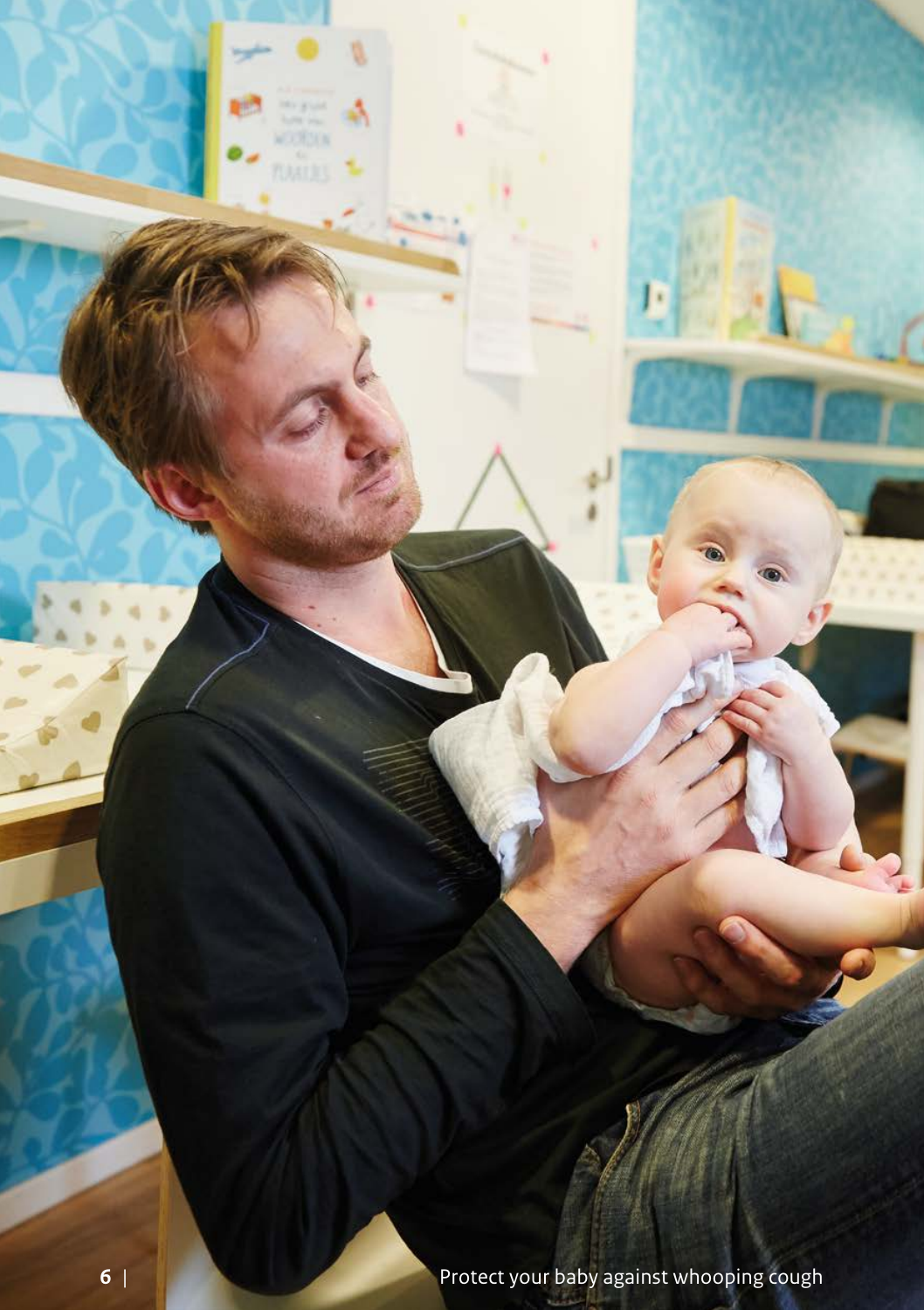#### **What is whooping cough?**

Whooping cough causes **severe coughing fits**. Infants may struggle to breathe well and could actually stop breathing for a few seconds.



#### **How serious is it if babies get whooping cough?**

Whooping cough is dangerous for newborns and very young infants. They may get **pneumonia** or develop **brain damage**.

Nearly 170 infants end up in hospital with whooping cough every year. Babies can even **die** from the disease.

#### **Newborns not protected**

Babies will be **vaccinated** against whooping cough, but they cannot get their first vaccinations until they are **2 months** old. That means that they are **not yet protected** during the **first few months**.

#### **Vaccinations for pregnant women**



Women can get a **vaccination** during their **pregnancy**. This helps them **protect** their baby against **whooping cough** from the moment they are born.

**And.. it means 1 less shot for your baby!**

#### **Safe** The vaccination is **safe** for **mother and child**.

 $\sqrt{2}$ 



Other countries have been giving this vaccination for years, including **England**, the **USA**, **Belgium** and **Spain**.



You could have some mild sideeffects, such as **listlessness**, **headache** or **puffiness** in the arm where you get the shot.



The vaccination is a **cocktail**. It also protects you against diphtheria and tetanus.

# **When**

You can get the shot from the Well-Baby Clinic starting from the **22nd week** of your pregnancy.

Be sure to make the **appointment yourself!**